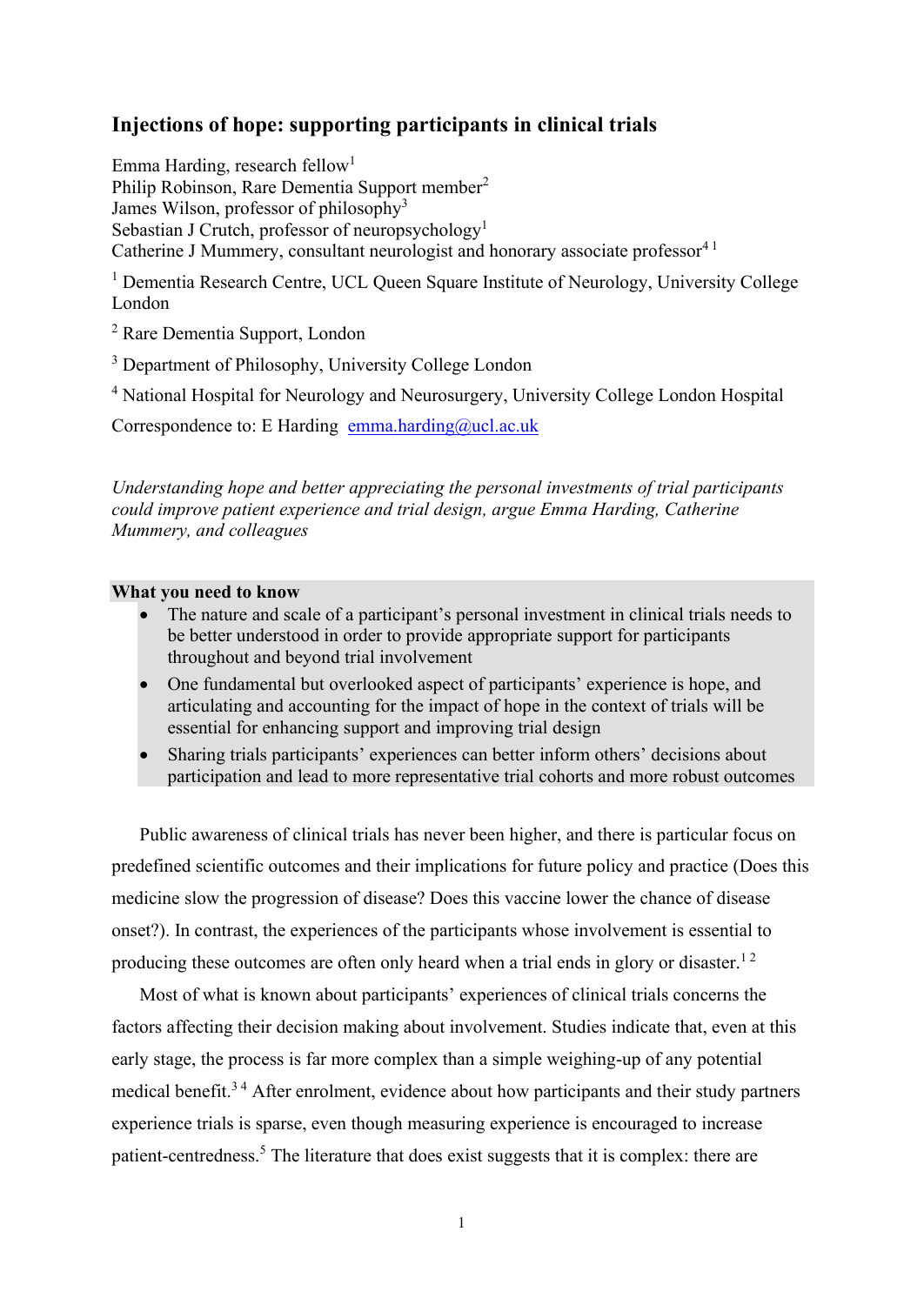positive benefits such as a sense of hope and purpose, but also significant physical, emotional, and practical burdens.<sup>467</sup> It is this often neglected psychological investment and impact we shine a spotlight on here.

A trial, with its repeated appointments, provides frequent opportunities to learn informally about the impact of trial involvement on participants and their families. We reflect on the complex array of factors that trial participants at our centre weigh regarding involvement in a trial—factors which continue to be in flux and renegotiated along the often bumpy journey through a trial. We look particularly at the role that hope has in sustaining the immense contributions of participants and their families, and we suggest that the development and delivery of enhanced support for all those involved in trials is essential for continued progress towards the hoped-for scientific outcomes. Individual participants are as central to the story of trials as are their healthcare workers, who, aside from injecting medication, can also inject hope.

Hope has philosophical, political, medical, psychological, spiritual, and other perspectives. Discussion across these fields is testament to the importance of hope as part of the human experience. It is distinct from optimism, which involves expectation—one needs to believe that a given outcome is likely in order to be optimistic about it. Hope merely requires that an outcome is possible and can be directed towards outcomes that seem almost impossible; this can be where it can be most helpful. Hope (and sometimes only hope) can be what sustains us through the most difficult of times. The possibility for hope to endure raises the issue of false hope—based on an unrealistic appraisal of the possibilities—which has important ethical implications within a clinical trial context, in terms of decision making around participation as well as ongoing communications with participants about trial results.

## **Hope among trial participants**

Our work with dementia trials participants (living with a diagnosis of dementia or at risk of developing an inherited form of dementia) and their families has illuminated the many complex ways hope features before, throughout, and beyond their engagement in a trial.

Participants hope to meet the criteria to be accepted on to a trial; they hope that they have been randomised to receive the active drug or intervention; they hope that they will notice a halt in the progression of the disease, or an absence of or a decline in symptoms; they hope that these are not just random fluctuations but evidence that the drug is working; and they hope that the treatment for their condition might mirror the progress achieved in other conditions.<sup>8</sup>There is an additional, overarching and altruistic hope: participants describe their

2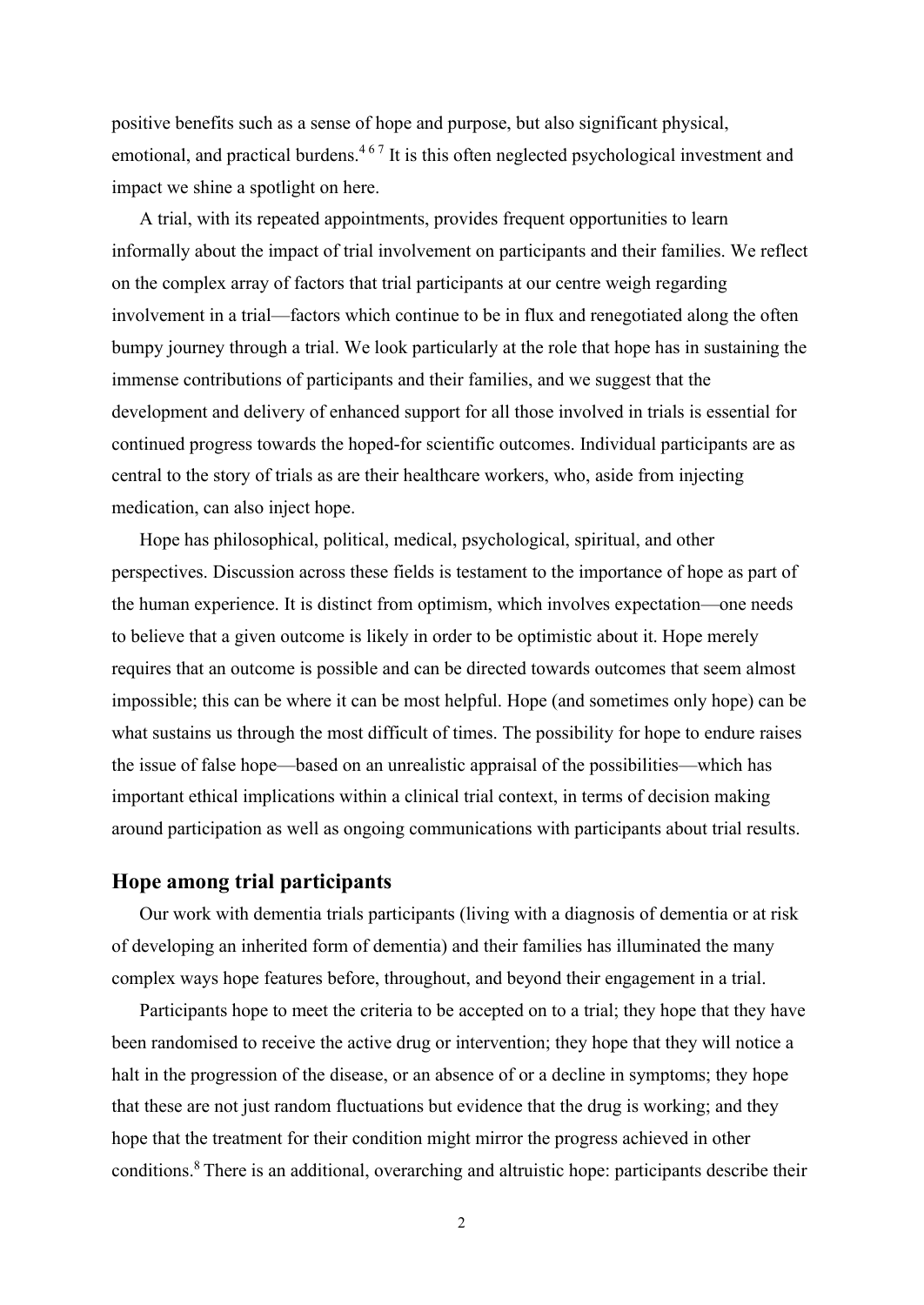hopes that they will be contributing to the greater good by being involved in a trial, that there is chance they will be helping to improve things for the next generation, and that their involvement will result in meaningful and lasting change for humanity (box 1).

### **Box 1. The journey of a trial—finding hope, purpose, and community**

"I joined the trial in hopes of a cure. In addition to hope, I've found a supportive community, a sense of purpose, and incredibly helpful information. To me, the benefits of participating far outweigh the costs. I can look myself in the mirror and know that I'm doing everything I can (and the right things) to slow this disease—potentially for me, but more importantly for my children and the world. It is an emotional rollercoaster: thrills of hope, helping, and camaraderie combined with the sadness that comes with routine visits and communications. I imagine it would be easier to forget about my gene mutation for longer periods of time if I weren't in a trial, but then I wouldn't have my fellow participants and trial staff to help me get through the difficult times." (Trial participant)

Hence, the feeling of loss when a study is paused or stopped entirely can generate considerable shock and disruption. Participants have to "find new things to fill the space" and maintain a fading hope that their hours of effort and commitment have not been in vain—that something will be learnt from their contribution.<sup>9 10</sup> This tenacity, the suggestion that hope can remain even when so much has been lost, is epitomised in George Frederic Watts' depiction of *Hope* (fig 1). Re-engaging with a trial (if it resumes) can generate complicated feelings, too. Participants experience a renewed sense of hope, but it is also "hard to shake off the feeling that that could happen again." In the case of dementia trials, decisions about recommitting have to be made against a backdrop of knowing "that you don't have a lot of time."

Hope is repeatedly recalibrated, moderated, and adjusted for as participants and their loved ones continually adapt to their changing everyday lives and circumstances in, around, and beyond a trial.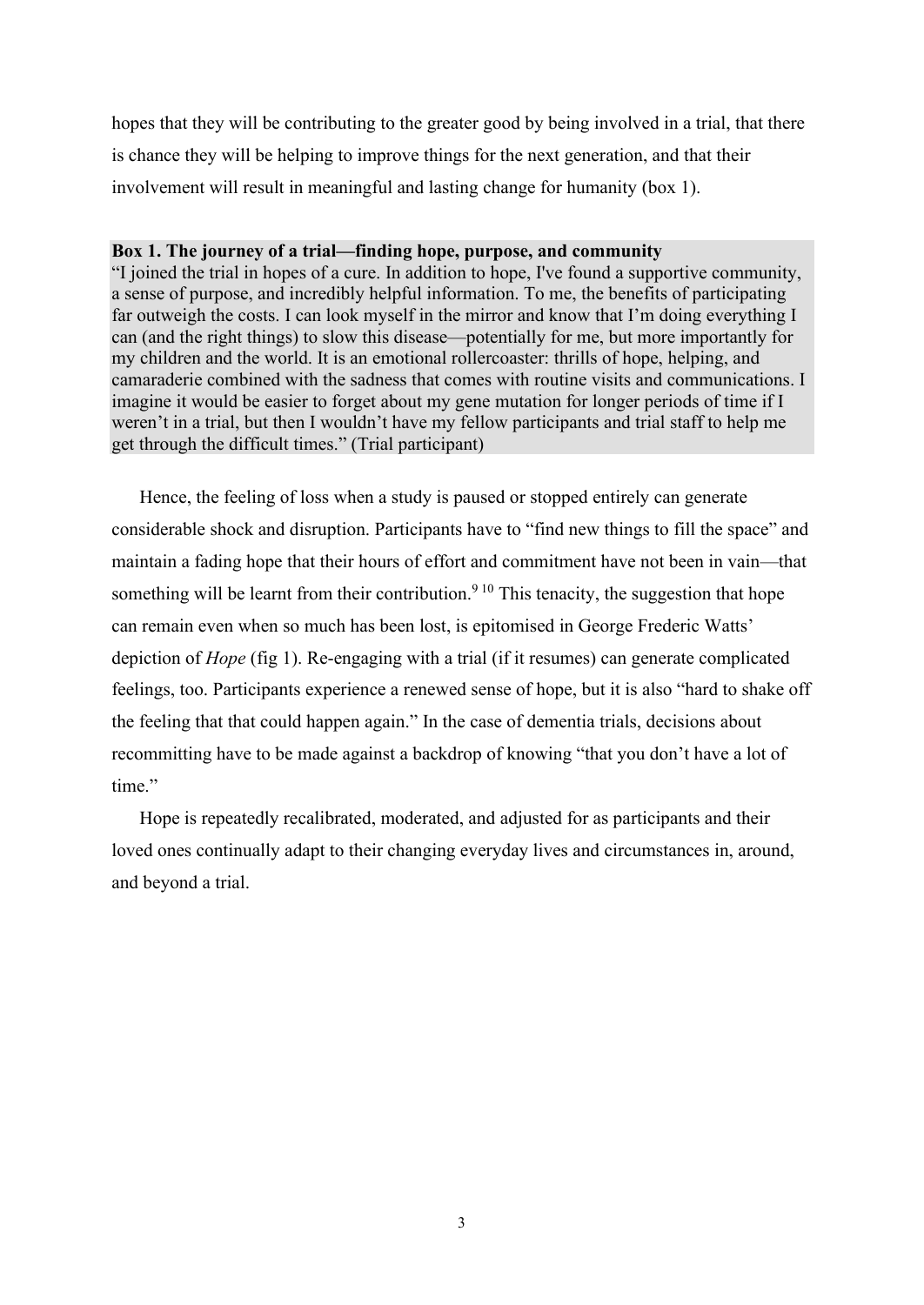

**Fig 1** *Hope* by George Frederic Watts and assistants, 1886. Traditionally the figure of Hope is represented by an anchor. Seeking a more original approach to symbolism and allegory, Watts shows her blindfolded, seated on a globe, and playing a lyre with all but one of the strings broken. Hope's attempt to make music seems futile, and several critics argued that the work might have been more appropriately titled *Despair*. Watts explained that "Hope need not mean expectancy. It suggests here rather the music which can come from the remaining chord." (Reproduced with permission of the Tate under Creative Commons CC-BY-NC-ND 3.0 [https://www.tate.org.uk/art/artworks/watts-hope-n01640\)](https://www.tate.org.uk/art/artworks/watts-hope-n01640)

George Frederic Watts, Tate

## **Understanding the investment of trial participants**

Trials are often discussed in terms of the magnitude of financial investment by pharmaceutical companies, states, and other funders.<sup>11</sup> But conversations with participants reveal the magnitude of their personal emotional investment.<sup>67</sup> This is particularly pronounced among individuals in long running trials on a slowly progressive condition such as Alzheimer's disease, and in families with inheritable conditions where multiple generations may participate over decades (see box 2). Trial participation is an intense experience that can force the individual and those around them to confront the disease and the difficulties it generates. This is often challenging, but for some family members the repeated assessments can provide a helpful external source of validation for their otherwise subjective experience of decline.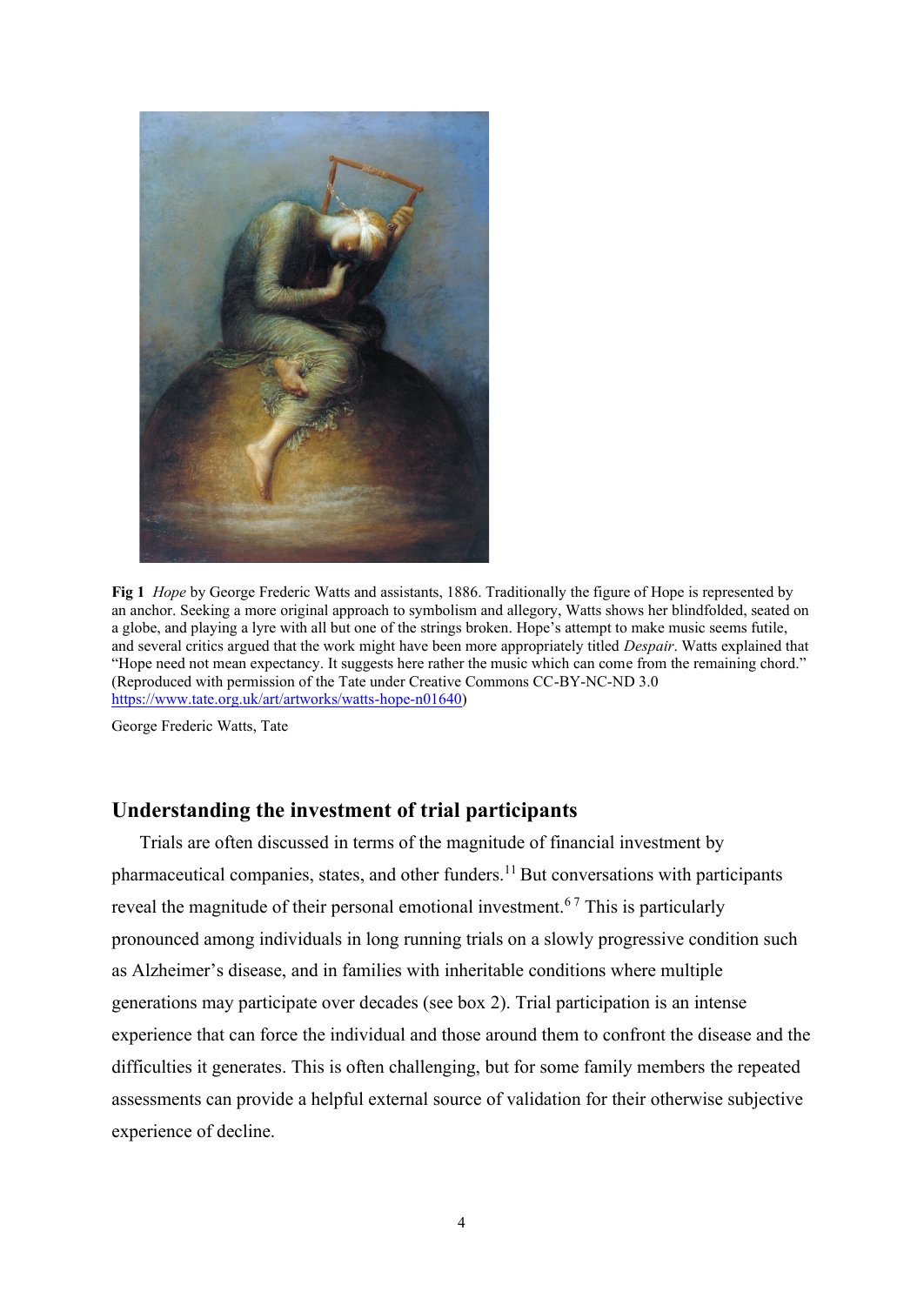#### **Box 2. Family ties**

In the DIAN-TU trial, led by Cath Mummery at the National Hospital, people who are at risk of a genetic form of Alzheimer's disease are asked to commit for a four-year period to being involved in a trial of anti-amyloid treatment. Despite the intensive nature of regular visits, infusions, and cognitive and imaging assessments, one participant wrote of his experience: "It's made a real difference to me being involved in the trial. For many years, I felt useless and unable to have any effect on a disease that has been rife in my family. I have lost so many, and unfortunately there will be a few more that will suffer the same fate. Early onset Alzheimer's is cruel. My father suffered with the disease for over 10 years. It is his untimely death that motivated me to try and do more for the family. If he was here today, I am sure that he would be involved in the trial. Being part of DIAN-TU and having such wonderful support has helped me grow stronger. It has enabled me to deal with many skeletons [in] my closet and leave them behind. The work that you do goes much further and deeper than a cure."

In addition to making physiological and emotional investments, clinical trial participants invest a great deal of time over an extended duration. For example, volunteers in presymptomatic familial dementia trials may be in their 30s or 40s, requiring time to be spent away from busy family and work lives. Many dementia trials last for four or five years, leading to dynamic relationships between all involved in the trial: participants, family members, and the study team. These relationships develop over time, often with the same study team members, and exemplify the social value that participation in clinical trials can have, beyond contributing to scientific progress. These relationships can instil hope and offer valued opportunities for ongoing connection, familiarity, and support: "The human contact of coming to a study is something else that would give us hope. [My husband] actually used to enjoy his visits, he enjoyed talking to the nurses, and he felt such support and hope from just being there" (partner of study participant)

Understanding the nature and value of these interpersonal relationships is critical to optimising support for participants at each stage of a trial, and importantly at the time a trial stops, when the feeling of involvement and support can become a feeling of abandonment.<sup>12</sup>

## **Enhancing future trials**

There are moral, psychological and scientific benefits to improving the experiences of trial participants. Taking a more holistic view of the varied experiences of trial participants, acknowledging, accounting for, and learning to talk about the hope imbued in a trial, and planning ways to meet the emotional and social needs of trial participants may improve both the experience of participants and the scientific quality of trials.

5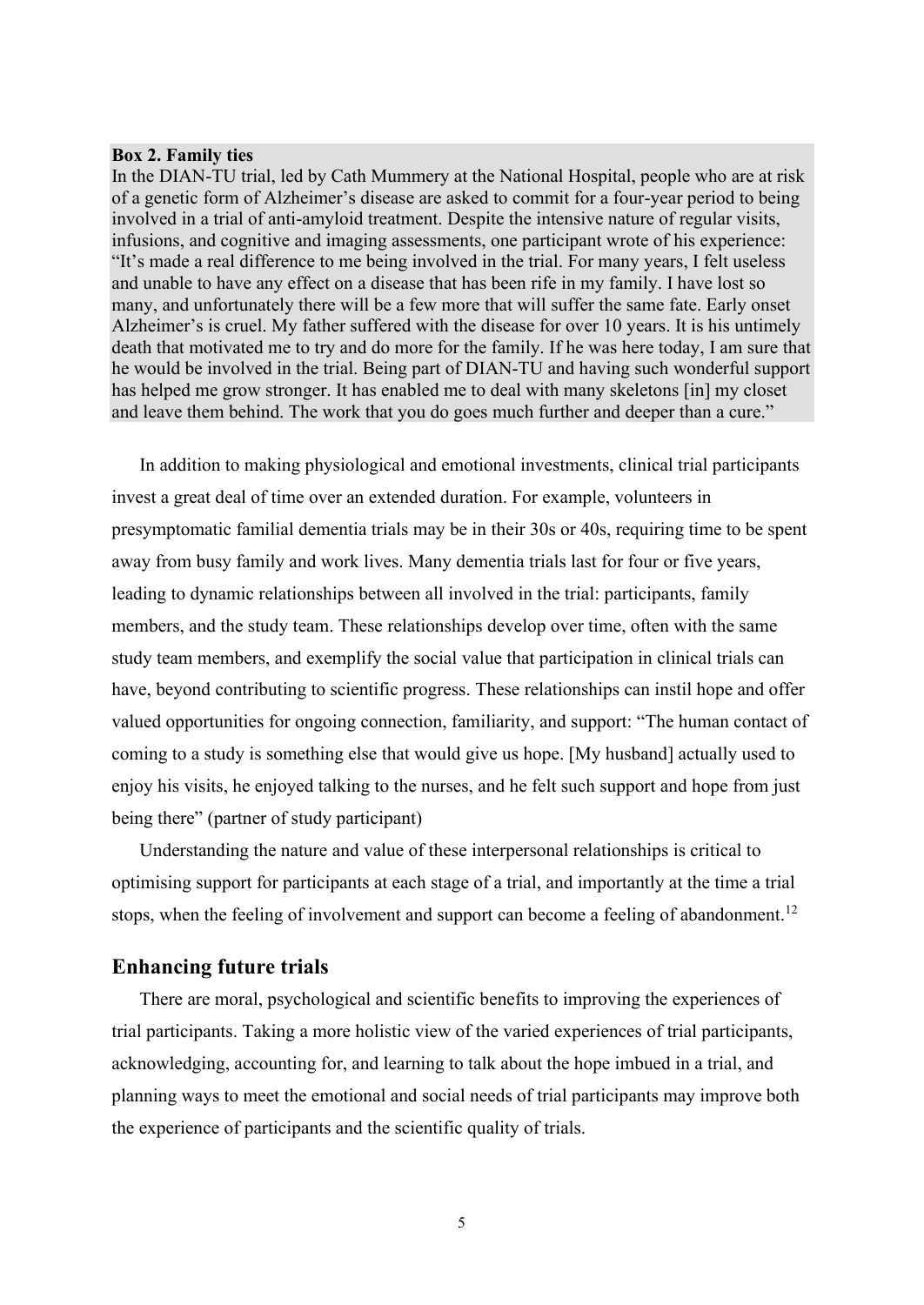Understanding, and enabling others to understand, the experiences of hope, acceptance of uncertainties, and multiple investments that characterise trial involvement is a first step to providing heightened care and support for individuals and families participating in trials (see box 3). Including appropriate participant support in trial protocols at the design stage signals that their contribution is not taken for granted and that the costs of participation are recognised beyond out-of-pocket financial expenses. This might include psychological support sessions built within the trial schedule, in particular around the beginning and end of a trial, or providing opportunities to share experiences with other participants. Weaving participant experience into recruitment and consent—for example, by sharing the learning and experiences of trials network members with prospective participants to complement patient information sheets and consent forms—may enhance informed consent and encourage wider participation. Platforms such as support group meetings or dedicated social media spaces for individuals to share their experiences with each other before, during and after trials may help to foster feelings of acknowledgement, shared understanding and connectedness about the relatively rare and often emotionally complex experience that taking part in a trial can be. For example, establishing a support group at a research site when a trial is abruptly stopped (such as the aducanumab trial in March  $2019^{13}$ ) may allow participants, family members, and the study team to share feelings of loss, abandonment, and disappointment and reconcile those concerns with hopes for the future. Facilitating these sorts of platforms for sharing will require planning and commitment from study sponsors and institutional review boards, and careful consideration of participant confidentiality and communication

### **Box 3. Practical suggestions to improve support for trial participants**

- Consider psychological support for trial participants and families
- Collect and analyse of psychological outcomes to model psychological impact of trial participation
- Identify positive and negative indicators of an individual's experience in trials
- Make participants heard to widen participation and enhance representation, such as:
	- Include those with lived experience in trial protocols
	- A dedicated consent process to address issues of confidentiality and enhance participant autonomy about sharing their experiences
	- Establishing an independent trial support group

• Development of guidance and training resources for trials and study centres to:

- Identify vulnerable individuals before participation
- Support participants and families throughout and beyond a study, including once a study has completed or if trial is unexpectedly paused or terminated
- Build dynamic relationships between study team, participants, and carers over time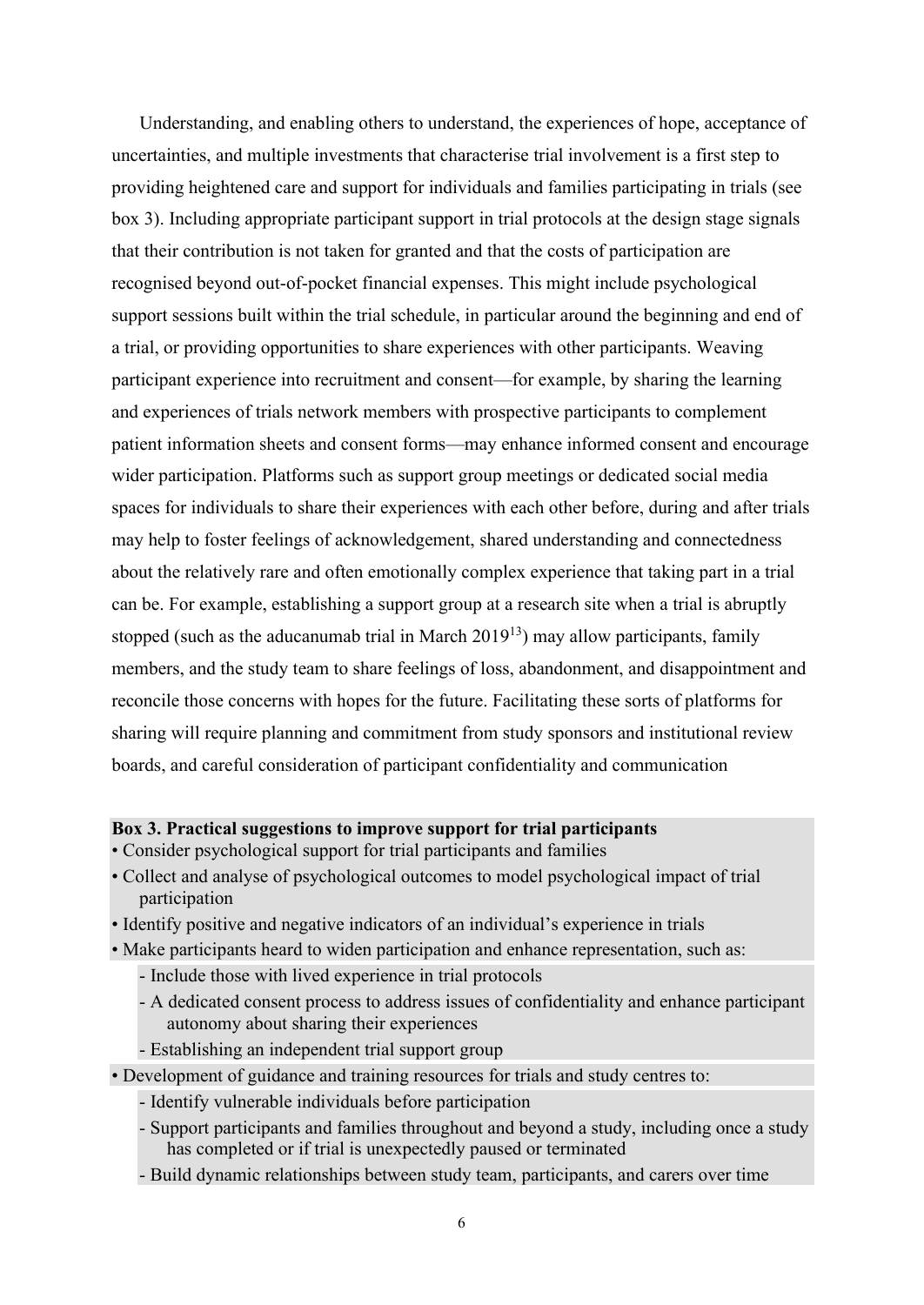By enhancing trial enrolment and retention, better support for participants may contribute to more robust and representative outcomes. Poor representativeness of participants has negative implications for the validity and power of trials.<sup>14</sup> In addition, understanding the psychological impact of a trial on participants may enhance our interpretation of outcome measures and changes in outcomes over time (possibly including the magnitude of placebo effects).<sup>15</sup> For example, when does hope itself become an independent variable in a trial, or to what extent does hope and its fluctuations influence self-reported outcomes?

Better support and changes to practice for trials participants must also recognise and address any risks to the fundamental trials concept of equipoise, i.e. that expectations regarding the benefits of treatment and control must be balanced). For that reason, support should be given to all participants, whether they are on treatment or placebo. Enhancing the experience of trial participants should not alter that balance, nor alter hope itself, but increase resilience to the challenging aspects of being in a trial.

We propose key actions for specific stakeholders to facilitate enhanced support for and between trial participants to build on the positive experience of many participants who view trials as being about "more than a cure," recognising that trials inject and enable hope for many people living with serious and life limiting health conditions.

#### **How patients were involved in creation of this article Patient involvement**

This article has been shaped by informal conversations with trial participants and their carers and family members at the Dementia Research Centre over many years—conversations that have started before the trials and continued long after trials have finished, which have happened in 1:1 clinical research visits as well as PPI group meetings. Comments have been invited on this article at various stages from several participants, and it is co-authored by PR, who has been engaged in a trial as the study partner of the main participant and has personal experience of supporting a close family member throughout a clinical trial.

We are grateful for the many rich and varied conversations about trials participation and hope in the context of rarer forms of dementia that we have had with many trials participants, carers, family members, and colleagues at the Dementia Research Centre at UCL. We extend particular thanks to Charles Harrison, Daniel Herron, Doug and Jackie Banks, Helen Rice, Jane Douglas, Jake Cinco, Josh Stott, Marty Reiswig, Miguel Grilo, and Paul Camic, and colleagues in the clinical trials teams at the Dementia Research Centre and at the NIHR Leonard Wolfson Experimental Neurology Centre, where the trials take place, and Rare Dementia Support Impact Study teams.

Contributors and sources: EH contributed to the conception of the article, facilitated PPI discussions on the key themes reported within the article, and contributed to the writing of the article. PR participated in PPI discussions on the themes raised in the article and provided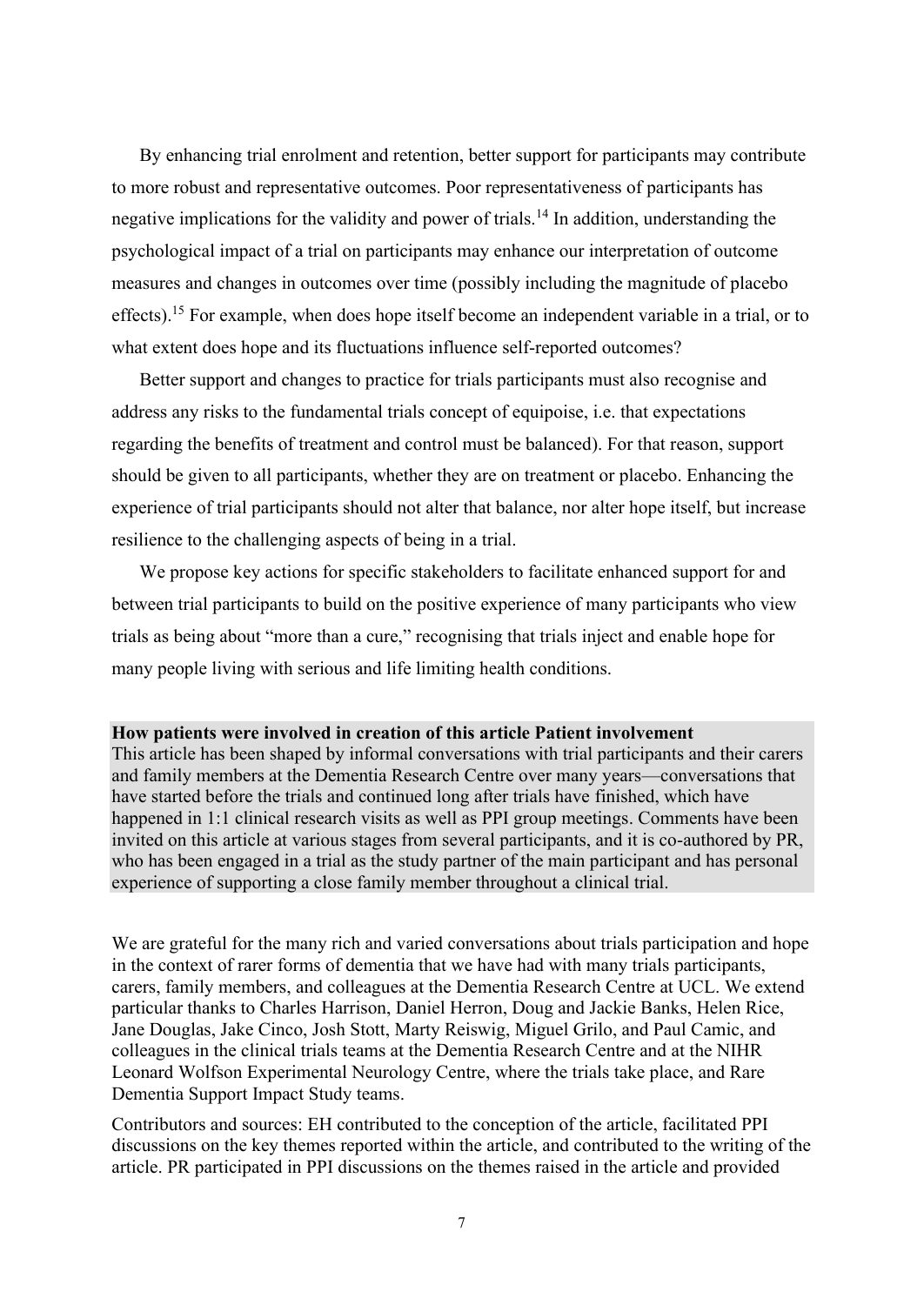comments on the manuscript to ensure the perspectives of those involved in trials were adequately represented. JW led team discussions on the philosophical themes of the article and offered comments on the manuscript. As co-lead of the Rare Dementia Support service, SJC contributed to the conception of the article, to PPI discussions on the themes raised in the article, and to the writing of the article. As head of clinical trials at the Dementia Research Centre, CJM contributed to the conception of the article, coordinated and facilitated PPI discussions on the themes reported within the article, contributed to the writing of the article, and is guarantor of the article.

Funding: This work was supported by the Economic and Social Research Council (ESRC)/National Institute for Health Research (NIHR) (ES/L001810/1 and ES/S010467/1) and Alzheimer's Society (AS-PG-14-022), Alzheimer's Research UK Senior Research Fellowship and EPSRC (EP/M006093/1) grants to SC. Rare Dementia Support is supported by the National Brain Appeal. This work was also supported by the NIHR UCLH Biomedical Research Centre, the Rosetrees Trust and UK Dementia Research Institute (DRI) which receives its funding from DRI Ltd, funded by the UK Medical Research Council, Alzheimer's Society and Alzheimer's Research UK.

Competing interests: We have read and understood BMJ policy on declaration of interests and have the following interests to declare: CJM is on the Therapeutics Evaluation Committee for the DIAN-TU trial platform led by Washington University; she is a member of the Biogen steering committee for the aducanumab programme; she has been on advisory committees for Roche, IONIS, and WAVE.

The Corresponding Author has the right to grant on behalf of all authors and does grant on behalf of all authors, an exclusive licence (or non-exclusive for government employees) on a worldwide basis to the BMJ Publishing Group Ltd ("BMJ"), and its Licensees to permit this article (if accepted) to be published in The BMJ's editions and any other BMJ products and to exploit all subsidiary rights, as set out in The BMJ's licence. I, the Submitting Author has the right to grant and does grant on behalf of all authors of the Work (as defined in the author licence), an exclusive licence and/or a non-exclusive licence for contributions from authors who are: i) UK Crown employees; ii) where BMJ has agreed a CC-BY licence shall apply, and/or iii) in accordance with the terms applicable for US Federal Government officers or employees acting as part of their official duties; on a worldwide, perpetual, irrevocable, royalty-free basis to BMJ Publishing Group Ltd ("BMJ") its licensees.